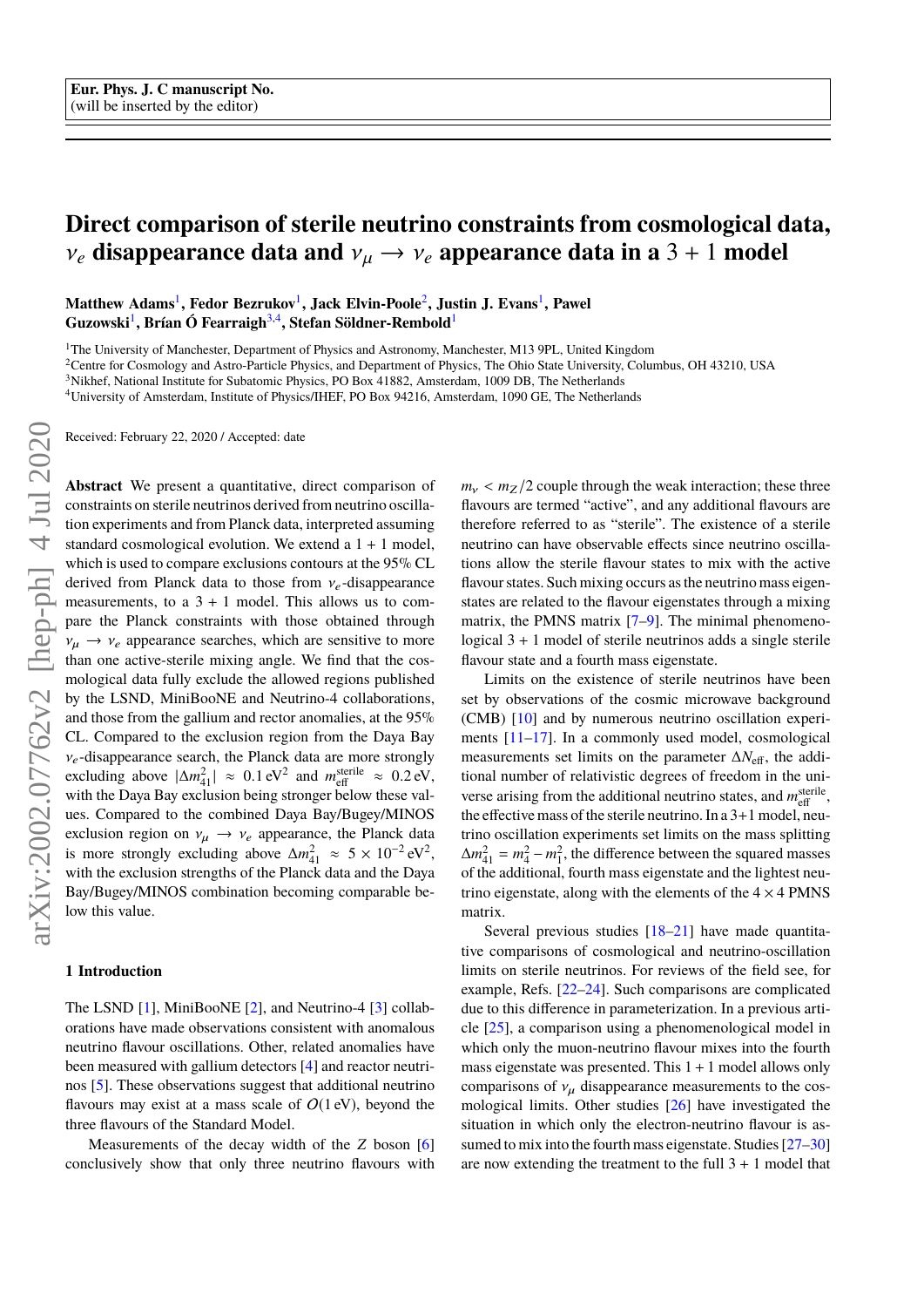is favoured for phenomenological interpretations of sterile neutrino searches. In this article, we extend beyond our previous work in  $[25]$  to the 3 + 1 model, to allow a direct comparison of cosmological limits to the LSND and Mini-BooNE  $\overline{\nu}_{\mu} \rightarrow \overline{\nu}_{e}$  and  $\nu_{\mu} \rightarrow \nu_{e}$  observations, showing the comological limits in the parameter space used by LSND and MiniBooNE, and also showing the LSND and MiniBooNE allowed regions in the parameter space of cosmological limits. In doing this, we develop a novel method that allows us to extend our comparisons into the degenerate region in which the sterile mass-splitting  $\Delta m_{41}^2$  becomes equal to the mass splitting  $\Delta m_{31}^2$ .

# **2 Sterile neutrinos in oscillation experiments**

In the 3 + 1 model, four neutrino flavour eigenstates,  $v_l$  ( $l =$ *e*,  $\mu$ ,  $\tau$ , *s*), are related to four neutrino mass eigenstates,  $v_i$  $(i = 1, 2, 3, 4)$ , with masses  $m_i$ , by a  $4 \times 4$  extension of the **PMNS** matrix  $I^i$ . PMNS matrix, *U*:

$$
|\nu_l\rangle = \sum_{i=1}^{4} U_{li} | \nu_i \rangle . \tag{1}
$$

Throughout this paper, we assume all neutrino and antineutrino oscillation probabilities are equal and therefore use the symbol *v* to also refer to  $\overline{v}$ . If a neutrino of energy *E* is produced in a flavour eigenstate  $v_l$ , the probability that it is<br>detected in flavour eigenstate  $v_u$  after traveling a distance I detected in flavour eigenstate  $v_l$  after traveling a distance *L* is

$$
P_{\nu_l \to \nu_{l'}} = \left| \sum_{i=1}^{4} U_{li} U_{l'i}^* e^{-im_i^2 L/2E} \right|^2.
$$
 (2)

<span id="page-1-0"></span>An experiment searching for  $v_e$  or  $v_\mu$  disappearance thus measures

$$
1 - P_{\nu_l \to \nu_l} = 4 \sum_{i=1}^{3} \sum_{j>i}^{4} |U_{li}|^2 |U_{lj}|^2 \sin^2 \left( \frac{\Delta m_{ji}^2 L}{4E} \right), \tag{3}
$$

where  $\Delta m_{ji}^2 = m_j^2 - m_i^2$  are the mass splittings. Each mass splitting therefore defines an observable oscillation wavelength, with the elements of the PMNS matrix governing the amplitudes of those oscillations.

Over the majority of the parameter space relevant to sterile-neutrino searches,  $|\Delta m_{41}^2| \gg |\Delta m_{31}^2| > |\Delta m_{21}^2|$ . Thus, we can choose *L* and *E* to probe only the oscillations at the ∆*m*<sup>2</sup><sub>41</sub> wavelength, allowing us to approximate the disappearance probabilities in Eq. [3](#page-1-0) to

$$
1 - P_{\nu_e \to \nu_e} \approx \sin^2(2\theta_{14}) \sin^2\left(\frac{\Delta m_{41}^2 L}{4E}\right),\tag{4}
$$

$$
1 - P_{\nu_{\mu} \to \nu_{\mu}} \approx \sin^2(2\theta_{24}) \sin^2\left(\frac{\Delta m_{41}^2 L}{4E}\right). \tag{5}
$$

Here, we have introduced the mixing angles  $\theta_{ij}$  that are used to parameterize the PMNS matrix. We refer to this approximation of the oscillation probabilities as  $a_1 + 1$  model since it assumes only one mass splitting, neglecting the effects of Δ*m*<sup>2</sup><sub>31</sub> and Δ*m*<sup>2</sup><sub>21</sub>, and assuming only one flavour state at a time (either electron or muon) mixes into the fourth mass eigenstate. The mixing angle  $\theta_{14}$  quantifies how much electron flavour mixes into the fourth mass eigenstate, and the angle  $\theta_{24}$  quantifies this mixing for the muon flavour. In this paper, we use the  $1 + 1$  model for an analysis of  $v_e$  disappearance.

In our analysis of  $v_\mu \to v_e$  appearance we use a 3 + 1 model, in which there are three independent mass splittings  $(\Delta m_{21}^2, \Delta m_{31}^2 \text{ and } \Delta m_{41}^2)$ , six mixing angles  $(\theta_{12}, \theta_{13}, \theta_{23}, \theta_{14}, \theta_{24}, \text{ and } \theta_{24})$  and three complex phases  $(\delta_{12}, \delta_{13}, \delta_{23}, \theta_{14}, \theta_{24})$  $\theta_{24}$ , and  $\theta_{34}$ ), and three complex phases ( $\delta_{13}$ ,  $\delta_{14}$  and  $\delta_{34}$ ). Still, only the angles  $\theta_{14}$  and  $\theta_{24}$  and the mass-splitting  $\Delta m_{41}^2$ <br>are relevant to this work. We set  $\theta_{24} = \delta_{14} = \delta_{24} = 0$  as these are relevant to this work. We set  $\theta_{34} = \delta_{14} = \delta_{34} = 0$ , as these parameters have no impact on our results. The remaining oscillation parameters we set to the best-fit values from a global fit [\[31\]](#page-8-5), assuming normal mass ordering:  $\Delta m_{21}^2$  = 7.50×10<sup>-5</sup> eV<sup>2</sup>,  $\Delta m_{21}^2 = 2.524 \times 10^{-3}$  eV<sup>2</sup>,  $\sin^2 \theta_{12} = 0.306$ ,<br> $\sin^2 \theta_{12} = 0.02166$ ,  $\sin^2 \theta_{22} = 0.441$ , and  $\delta_{12} = 0$  $\sin^2 \theta_{13} = 0.02166$ ,  $\sin^2 \theta_{23} = 0.441$ , and  $\delta_{13} = 0$ .<br>We use the exact oscillation formula for our

We use the exact oscillation formula for our analysis of  $v_e$  appearance. Since in the region of large  $\Delta m_{41}^2$  the relevant oscillation probability for  $y \rightarrow y$  is to a good relevant oscillation probability for  $v_{\mu} \rightarrow v_e$  is, to a good approximation,

<span id="page-1-1"></span>
$$
P_{\nu_{\mu}\to\nu_{e}} \approx \sin^{2}(2\theta_{14})\sin^{2}\theta_{24}\sin^{2}\left(\frac{\Delta m_{41}^{2}L}{4E}\right),
$$
 (6)

we express limits as a function of  $\Delta m_{41}^2$  and  $\sin^2(2\theta_{14}) \sin^2 \theta_{24} \equiv \sin^2(2\theta_1)$  $\sin^2(2\theta_{\mu e})$ .

### **3 Data from oscillation experiments**

We use data from collaborations that report allowed regions consistent with sterile neutrino oscillations. Such regions have been reported by the LSND, MiniBooNE, and Neutrino-4 collaborations, in addition to the regions allowed by the reactor and gallium anomalies. We then compare to the exclusion region from Daya Bay, combined with Bugey-3 and MINOS data, which provides stronger exclusion at lower values of the mass of the fourth mass eigenstate, where the sensitivity of the Planck results decreases.

## 3.1 LSND

The Liquid Scintillator Neutrino Detector (LSND) took data from 1993–1998 at the Los Alamos Meson Physics Facility. A 167 t liquid scintillator detector was placed 30 m away from a stopped-pion source that produced  $\overline{v}_{\mu}$  with energies up to 52.8 MeV [\[32\]](#page-8-6). Appearance of  $\overline{v}_e$  was observed in the detector with a total excess of  $87.9 \pm 22.4$ (stat.)  $\pm 6.0$ (syst.)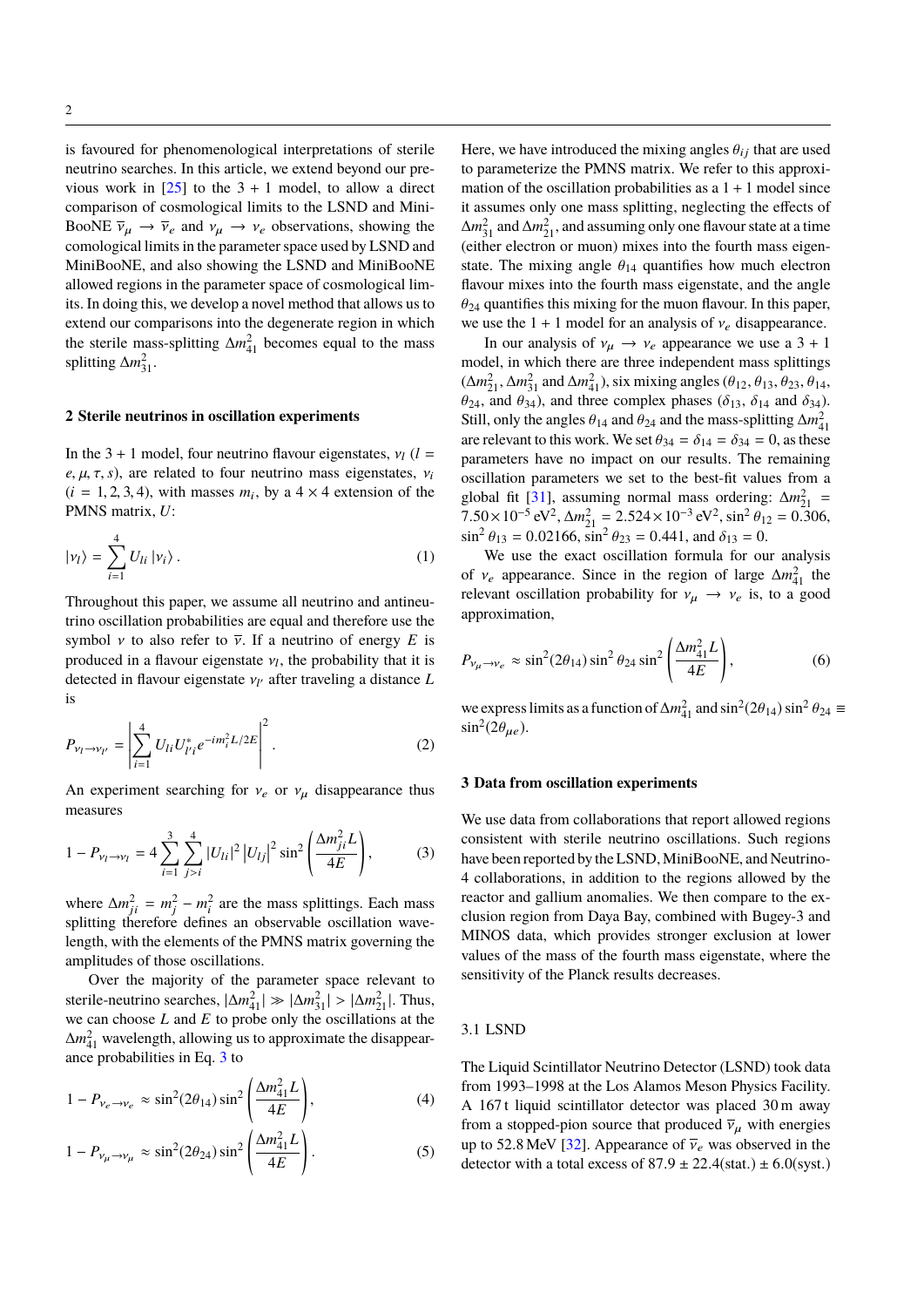$\overline{v}_e$  events above the expected background [\[1\]](#page-7-0). To explain this excess through oscillations, a mass splitting  $\Delta m_{41}^2$  ≥  $0.03 \text{ eV}^2$  is required.<br>We determine the

We determine the 90% Confidence Level (CL) allowed region by requiring  $\chi^2 - \chi_{\text{min}}^2 = 4.605$  between the observed<br>positron energy spectrum and an estimated spectrum. The positron energy spectrum and an estimated spectrum. The appearance spectrum is simulated with pseudo-experiments, producing a reconstructed neutrino energy from a reconstructed positron energy and angle, and integrating the reconstructed neutrino energy over the same binning as in Ref. [\[1\]](#page-7-0). The true positron energy,  $E_{e^+}$ , is the difference between the true neutrino energy and the threshold energy of <sup>1</sup>.<sup>806</sup> MeV. The  $\overline{v}_e \rightarrow e^+$  cross section is estimated to be linear in<br> $F_{\perp}$ . The reconstructed positron energy is smeared by a  $E_{e^+}$ . The reconstructed positron energy is smeared by a Gaussian function of the form  $7\%/\sqrt{E_{e^+}/52.8 \text{ MeV}}$ , and<br>its angle is Gaussian smeared by 12<sup>o</sup>. The distance *L* that its angle is Gaussian-smeared by 12◦ . The distance *L* that the neutrino has travelled is uniformly spread in the range [25.85, 34.15] m, and a 14 cm Gaussian smearing is applied to produce a reconstructed distance. The flux is determined for pions decaying at rest to  $\overline{\nu}_{\mu}$ , with an  $L^{-2}$  weighting applied. The true neutrino energy and distance is used to call plied. The true neutrino energy and distance is used to calculate the oscillated  $\overline{v}_e$  flux with Eq. [6.](#page-1-1)

## 3.2 MiniBooNE

The MiniBooNE experiment was an 818 t mineral oil Cherenkov detector [\[33\]](#page-8-7) 541 m away from the neutrino-production target of the Booster Neutrino Beam [\[34\]](#page-8-8). The beam could be configured to produce either  $v_\mu$  or  $\overline{v}_\mu$  with mean energy of  $\approx 800$  MeV. By searching for the appearance of either  $v_e$  or  $\overline{v}_e$ , the experiment was sensitive to oscillations driven by a similar range of  $\Delta m_{41}^2$  as LSND. An excess of activity consistent with  $v_e$  and  $\overline{v}_e$  was observed. We use the CL contours from the Collaboration's public data release [\[35\]](#page-8-9).

## 3.3 Neutrino-4

The Neutrino-4 experiment [\[3\]](#page-7-2) searches for the disappearance of  $\overline{v}_e$  from the SM3 reactor in Russia. A gadoliniumdoped liquid scintillator detector is divided into 50 sections that can be placed at various distances, from 6 to 12 m, from the reactor core. The data analysis yields an oscillatory pattern to the  $\overline{\nu}_e$  detection rate as a function of  $L/E$  that is interpreted in terms of a sterile neutrino with best-fit oscillation parameters  $\Delta m_{41}^2 = 7.34 \text{ eV}^2$ ,  $\sin^2(2\theta_{14}) = 0.44$ . We take the 95% CL allowed region directly from Ref. [3] take the 95% CL allowed region directly from Ref. [\[3\]](#page-7-2).

## 3.4 Reactor anomaly

The reactor anomaly, first described in Ref. [\[5\]](#page-7-4), is the observation that, with more modern flux calculations, many

short-baseline reactor- $\overline{v}_e$  searches show a deficit compared to the expected flux. This observation can be interpreted as  $\overline{v}_e$ disappearance due to oscillations involving a sterile neutrino. We use the 95% CL allowed region calculated in Ref. [\[36\]](#page-8-10).

## 3.5 Gallium anomaly

The gallium anomaly, first described in Ref. [\[4\]](#page-7-3), measured the  $v_e$  rate from radioactive calibration sources in the SAGE and GALLEX solar-neutrino detectors. A deficit in the measured rate compared to the expectation can be interpreted as  $v_e$ disappearance due to oscillations involving a sterile neutrino. We use the 95% CL allowed region calculated in Ref. [\[36\]](#page-8-10).

# 3.6 Daya Bay

The Daya Bay experiment consists of eight gadoliniumdoped liquid scintillator detectors that measure the disappearance of electron antineutrinos from the Daya Bay and Ling Ao nuclear power plants in China [\[37\]](#page-8-11). The arrangement of eight detectors and six reactor cores provides a range of baselines between 358 m and 1925 m. The Daya Bay experiment was designed to be sensitive to oscillations driven by  $\Delta m_{31}^2$ and  $\theta_{13}$  [\[38\]](#page-8-12); however, by looking for non-standard  $\overline{v}_e$  disappearance, Daya Bay can also search for oscillations driven by  $\Delta m_{41}^2$  and  $\theta_{14}$  in the range  $10^{-4} \le |\Delta m_{41}^2| \le 0.1 \text{ eV}^2$  [\[13\]](#page-7-14).<br>We use the Dava Bay data release [39] to recreate the  $\lambda^2$ We use the Daya Bay data release [\[39\]](#page-8-13) to recreate the  $\chi^2$ <br>surface, and follow the prescribed approach [40], based on surface, and follow the prescribed approach [\[40\]](#page-8-14), based on the  $CL_s$  method  $[41, 42]$  $[41, 42]$  $[41, 42]$ , to produce the 95% CL exclusion contour.

## 3.7 Bugey-3

The Bugey-3 experiment took data in the early 1990s. The experiment used two lithium-doped liquid-scintillator detec-tors [\[43\]](#page-8-17) to search for the disappearance of  $\overline{v}_e$  at distances of 15 m, 40 m and 95 m from the Bugey nuclear power plant in France [\[44\]](#page-8-18). The shorter baseline provides sensitivity to sterile neutrinos at a higher range of  $\left|\Delta m_{41}^2\right|$  compared to Daya Bay.

## 3.8 MINOS

The MINOS experiment used two steel-scintillator calorimeters [\[45\]](#page-8-19) to search for the disappearance of muon neutrinos and antineutrinos from the NuMI beam at Fermilab [\[46\]](#page-8-20) at baselines of 1.04 km and 735 km. MINOS was designed to be sensitive to oscillations driven by  $\Delta m_{31}^2$  and  $\theta_{23}$  [\[47\]](#page-8-21).<br>By searching for non-standard v, and  $\overline{y}$  disappearance at By searching for non-standard  $v_{\mu}$  and  $\overline{v}_{\mu}$  disappearance at higher energies, it is also sensitive to oscillations driven by the sterile-neutrino parameters  $\Delta m_{41}^2$  and  $\theta_{24}$  [\[11\]](#page-7-9).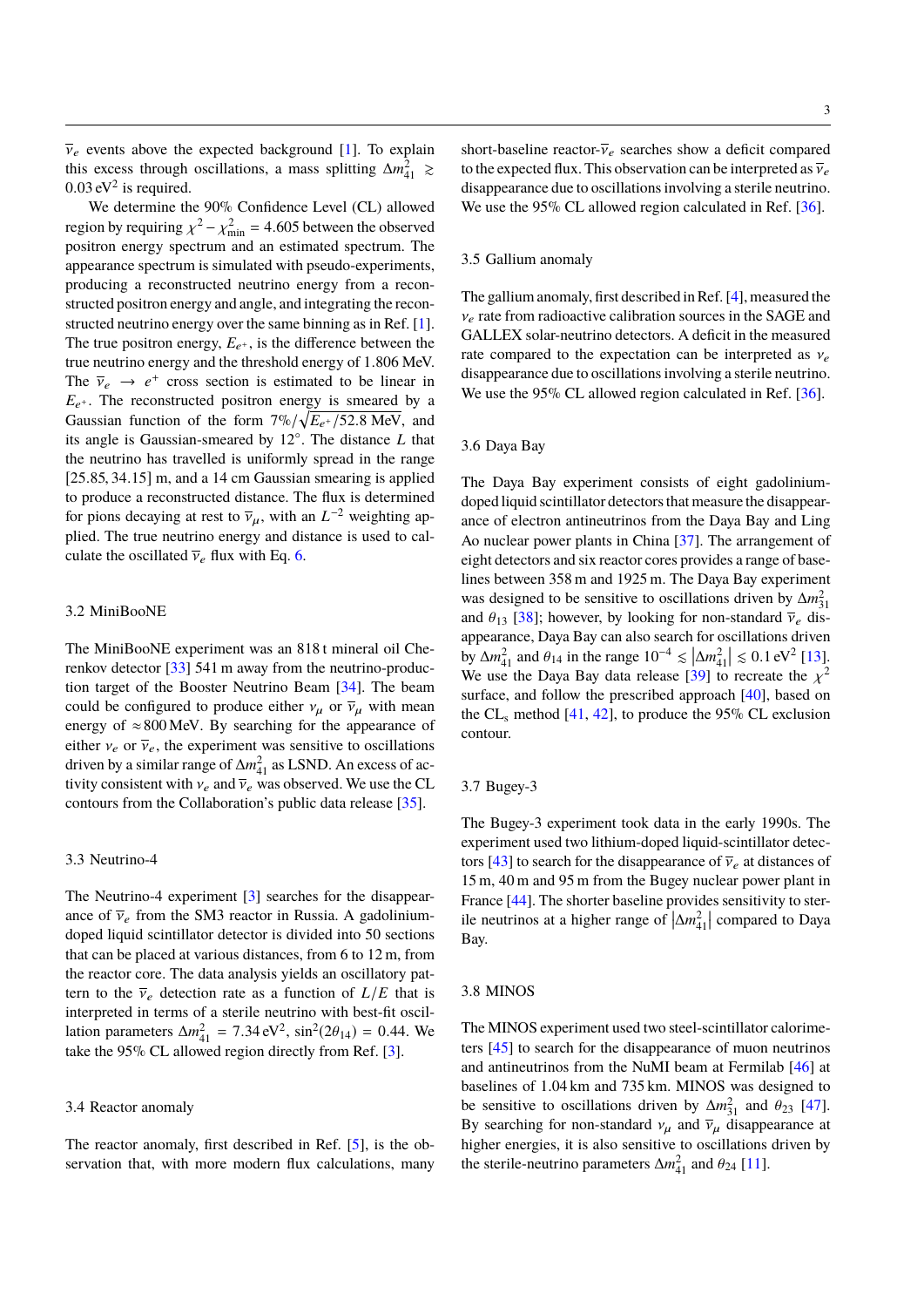3.9 Combination of Daya Bay, Bugey-3, and MINOS Data

The Daya Bay limit was combined with that of Bugey-3 and MINOS to produce limits on the parameters  $\Delta m_{41}^2$  and  $\sin^2(2\theta_{\mu e})$  that govern  $v_{\mu} \rightarrow v_e$  appearance [\[14\]](#page-7-15). In per-<br>forming this combination, the analysis of the Bugey 3 data forming this combination, the analysis of the Bugey-3 data was updated to use a more recent calculation of the neutron lifetime in the cross-section of the inverse- $\beta$  decay process that is used for  $\overline{v}_e$  detection. In addition, the ILL+Vogel flux model [\[48,](#page-8-22) [49\]](#page-8-23) was replaced with the Huber-Mueller model [\[50,](#page-8-24) [51\]](#page-8-25). We use the combined  $CL_s$  surface of Ref. [\[52\]](#page-8-26) to reproduce the 95% CL exclusion contour.

## **4 Sterile neutrinos in cosmological measurements**

The presence of one or more sterile neutrinos can affect the power spectrum of the CMB. The effective mass of the sterile neutrino is defined as  $m_{\text{eff}}^{\text{sterile}} = (94.1 \Omega_{\text{sterile}} h^2) \text{ eV}$ ,<br>where  $h = H/100$  with the Hubble parameter H and O where  $h = H/100$  with the Hubble parameter *H*, and  $\Omega_{\text{sterile}}$ is the contribution of sterile neutrinos to the matter energydensity in the Universe. The neutrino number density,  $n<sub>v</sub>$ , is expressed as a function of the number of effective neutrino species, *N*eff, as

$$
n_{\nu} = \left(\frac{3}{4}\right) N_{\text{eff}} \left(\frac{4}{11}\right) n_{\gamma},\tag{7}
$$

where  $n<sub>y</sub>$  is the number density of photons in the CMB. Standard cosmology predicts  $N_{\text{eff}} = 3.046$ , since the process of neutrino decoupling from the CMB was not instantaneous, and neutrinos still interacted with leptons in the primordial plasma [\[53\]](#page-8-27). This allows us to define the effective number of additional radiative degrees of freedom, equivalent to the effective number of additional neutrino species, as  $\Delta N_{\text{eff}} = N_{\text{eff}} - 3.046.$ 

We relate  $m_{\text{eff}}^{\text{sterile}}$  and the mass of the fourth neutrino mass eigenstate,  $m_4$  using the standard relationship  $[10]$ 

$$
m_{\text{eff}}^{\text{sterile}} = \left(\frac{T_s}{T_v}\right)^3 m_4 = \left(\Delta N_{\text{eff}}\right)^{3/4} m_4. \tag{8}
$$

Here, we assume a thermally distributed sterile neutrino with a temperature  $T_s$  that may differ from the active neutrino thermalisation temperature *<sup>T</sup>*ν

A fully thermalized sterile neutrino with temperature  $T_s = T_v$  corresponds to a measured  $\Delta N_{\text{eff}} = 1$  and  $m_{\text{eff}}^{\text{sterile}} =$  $m_4$ . An alternative relationship between  $m_{\text{eff}}^{\text{sterile}}$  and  $m_4$ , the Dodelson-Widrow mechanism [\[54\]](#page-8-28), assumes that ∆*N*eff acts as a linear scaling factor,  $m_{\text{eff}}^{\text{sterile}} = \Delta N_{\text{eff}} m_4$ . The choice of this function does not simplicantly impact our results this function does not significantly impact our results.

# **5 The Planck experiment**

The Planck satellite made detailed observations of anisotropies of the CMB between 2009 and 2013, over a frequency range from 30 to 857 GHz [\[55,](#page-8-29) [56\]](#page-8-30). The Planck Collaboration combines data from the TT, TE and EE power spectra, the low-multipole EE power spectrum (LowE), CMB lensing, and baryon acoustic oscillations (BAO) to set limits of  $N_{\text{eff}}$  < 3.29 and  $m_{\text{eff}}^{\text{sterile}} < 0.23 \text{ eV}$  [\[10\]](#page-7-8). These results arise from the use of a flat prior in the range  $0 \le m_{\text{sterile}} \le 10 \text{ eV}$ . A more use of a flat prior in the range  $0 < m_{\text{eff}}^{\text{sterile}} < 10 \text{ eV}$ . A more restrictive prior results in more constraining limits. A flat restrictive prior results in more constraining limits. A flat prior in the range  $0 < \Delta N_{\text{eff}} < 1$  is also used. The Planck analysis assumes a normal neutrino-mass ordering and active states with masses  $m_1 = m_2 = 0$  and  $m_3 = 0.06$  eV.

To obtain these limits on sterile neutrinos, we used data sets provided by the Planck Collaboration. They fit the data using the CosmoMC software [\[57,](#page-8-31) [58\]](#page-8-32), based on a  $\Lambda$ CDM + *m*<sup>sterile</sup> + ∆*N*<sub>eff</sub> model. Neutrino and nuisance parameters are varied to build a large number of points in the parameter space. The cosmological priors used are described in Section 2.1 of Ref [\[10\]](#page-7-8). The Planck Collaboration provides the Markov Chain Monte Carlo (MCMC) points in Ref. [\[59\]](#page-8-33). We derive exclusion limits in the  $(\Delta N_{\text{eff}}, m_{\text{eff}}^{\text{sterile}})$  space by us-<br>ing kernel density estimation (implemented in sciny [60]) ing kernel density estimation (implemented in scipy [\[60\]](#page-8-34)) over the MCMC points to find the most probable point in the two-dimensional space, as well as the region around it that contains 95% of the integrated probability when ordered by probability density.

## **6 Electron neutrino disappearance in a 1** + **1 model**

To translate from the parameter space ( $\Delta N_{\text{eff}}$ ,  $m_{\text{eff}}^{\text{sterile}}$ ) to the parameter space (sin<sup>2</sup> 2 $\theta_{14}$ ,  $|\Delta m_{41}^2|$ ), we use LASAGNA [\[61\]](#page-8-35)<br>for calculating  $\Delta N_{\rm g}$  as a function of the mass splitting  $|\Delta m^2|$ for calculating  $\Delta N_{\text{eff}}$  as a function of the mass splitting  $|\Delta m_{41}^2|$ and mixing angle  $\sin^2 2\theta_{14}$ . LASAGNA solves the quantum kinetic equations describing neutrino thermalization in the early universe by evolving the equations over a temperature range for input values of  $|\Delta m_{41}^2|$  and  $\sin^2(2\theta_{14})$ .<br>
I imite from neutrino disappearance experi-

<span id="page-3-0"></span>Limits from neutrino disappearance experiments can be interpreted in the  $1 + 1$  model, which assumes that only one active flavour state mixes into the fourth mass state and that the three other mass states form a single, mass-degenerate state,  $v_d$ . For  $v_e$  disappearance experiments, we allow only the  $v_e$  flavour to mix into the fourth mass state. This is equivalent to varying  $\theta_{14}$  whilst fixing  $\theta_{24} = \theta_{34} = 0$ . In this model, we can write

$$
\nu_e = \cos \theta_{14} \nu_d - \sin \theta_{14} \nu_4,\tag{9}
$$

$$
\nu_s = \sin \theta_{14} \nu_d + \cos \theta_{14} \nu_4. \tag{10}
$$

LASAGNA calculates the Bloch vectors

$$
(P_0, \mathbf{P}) = (P_0, P_x, P_y, P_z) \tag{11}
$$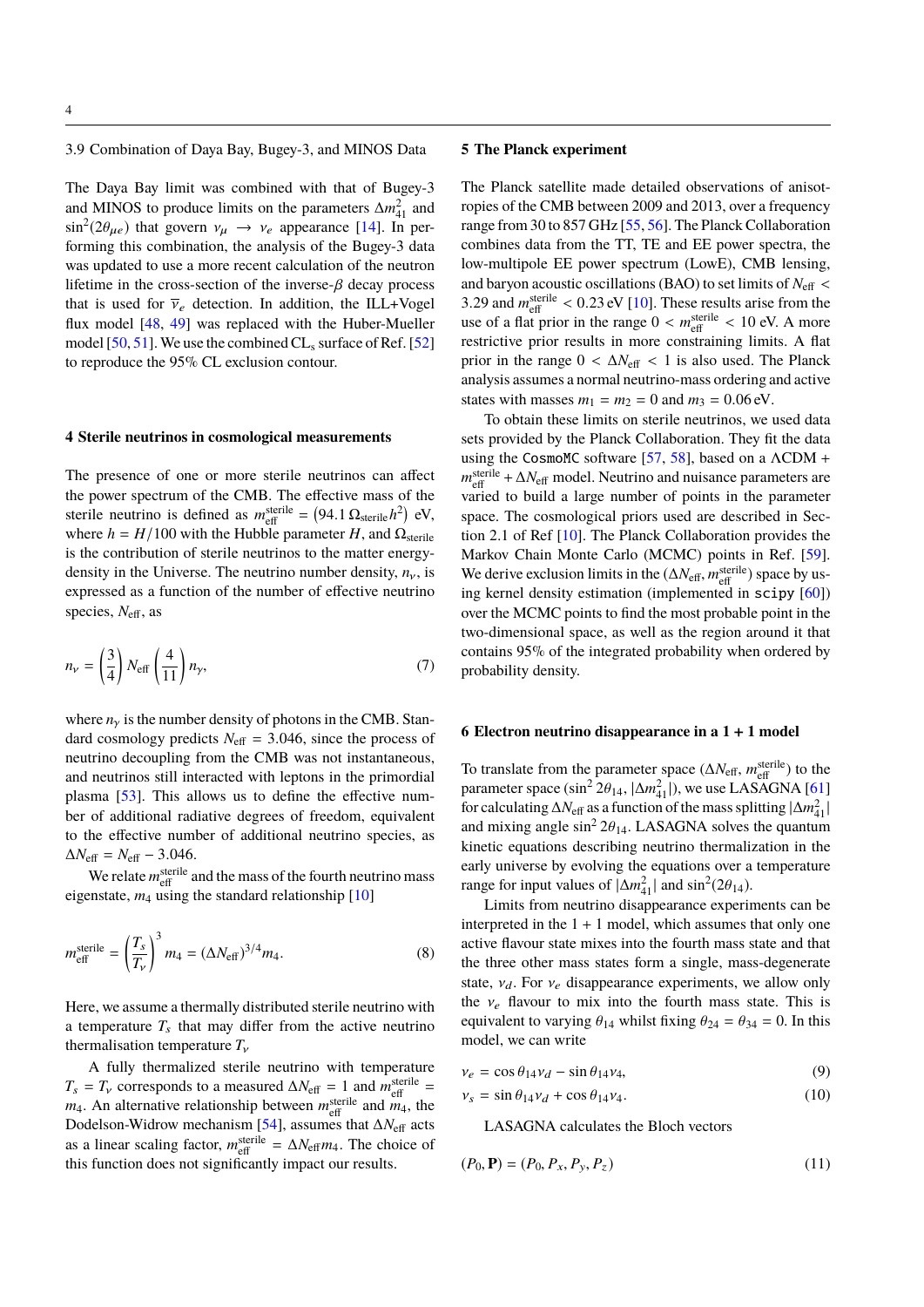<span id="page-4-1"></span>5

<span id="page-4-0"></span>

**Fig. 1** (a, b) Cosmological parameters  $\Delta N_{\text{eff}}^{\text{sterile}}$  and  $m_{\text{eff}}^{\text{sterile}}$  calculated, using LASAGNA, in the oscillation space of the 1 + 1 model that is relevant for  $v_e$  and  $\bar{v}_e$  disappearance measurements. We use the thermal sterile neutrino mass (Eq. [8\)](#page-3-0) and assume vanishing lepton asymmetry (L = 0). We also show the Daya Bay exclusion contour; the region to the right of the contour is ruled out at the 95% CL. (c, d) The oscillation parameters of the 1 + 1 electron-neutrino disappearance model,  $\Delta m_{41}^2$  and  $\sin^2(2\theta_{14})$ , in the cosmological space  $(m_{\text{eff}}^{\text{sterile}}, \Delta N_{\text{eff}})$ . The region above the blue line<br>is excluded by the Planck TT TE EE and low-multipole EE is excluded by the Planck TT, TE, EE and low-multipole EE power spectra at the 95% CL. A prior of  $m_4 < 10 \text{ eV}$  is applied, shown by the hatched region that has not been considered in our probability density estimation. region that has not been considered in our probability density estimation.

for neutrinos and  $(\overline{P}_0, \overline{P})$  for anti-neutrinos using the 1 + 1 model. The resulting vector  $P_s^+ = (P_0 + \overline{P}_0) + (P_z + \overline{P}_z)$  enters the expression

$$
\Delta N_{\text{eff}} = \frac{\int (p/T)^3 (1 + e^{p/T})^{-1} P_s^+ \, \mathrm{d}(\frac{p}{T})}{4 \int (p/T)^3 (1 + e^{p/T})^{-1} \, \mathrm{d}(\frac{p}{T})},\tag{12}
$$

where the momentum distribution, *p*, of the neutrinos is assumed to obey a Fermi-Dirac distribution at temperature *T*. A temperature range of  $T = [40, 1]$  MeV covers the period from the beginning to the end of decoupling. We assume the lepton asymmetry,  $L = (n_l - n_{\overline{l}})/n_{\gamma}$ , to be zero. It was shown<br>in Ref. [25] that the Planels avaluated region is significantly in Ref.  $[25]$  that the Planck exclusion region is significantly

<span id="page-4-2"></span>reduced in a 1+1 model for  $v_\mu$  disappearance for large lepton asymmetries  $(L = 10^{-2})$ .

We use LASAGNA to calculate ∆*N*eff for a grid in the oscillation parameter space of  $|\Delta m_{41}^2| \equiv |m_4^2 - m_d^2|$  and  $\sin^2(2\theta_{14})$ , as shown in Fig. [1\(a\).](#page-4-0) Equation [8](#page-3-0) allows us to express this result for all relevant combinations of  $\Delta N =$ express this result for all relevant combinations of ∆*N*eff,  $m_{\text{eff}}^{\text{sterile}}$ ,  $\sin^2(2\theta_{14})$ , and  $|\Delta m_{41}^2|$  (Figs. [1\(b\)](#page-4-1)[–1\(d\)\)](#page-4-2). The figures<br>show that the impact of the sterile state on A*N* g is minimal show that the impact of the sterile state on ∆*N*eff is minimal for small  $\sin^2(2\theta_{14})$  and  $|\Delta m_{41}^2|$ , increasing to a full extra<br>degree of freedom  $\Delta M = 1$ , at larger values of the mixing degree of freedom,  $\Delta N_{\text{eff}} = 1$ , at larger values of the mixing angle and mass splitting. This is related to the amount of thermalisation of the fourth neutrino state in the early universe: a larger mixing angle allows a higher thermalisation rate, and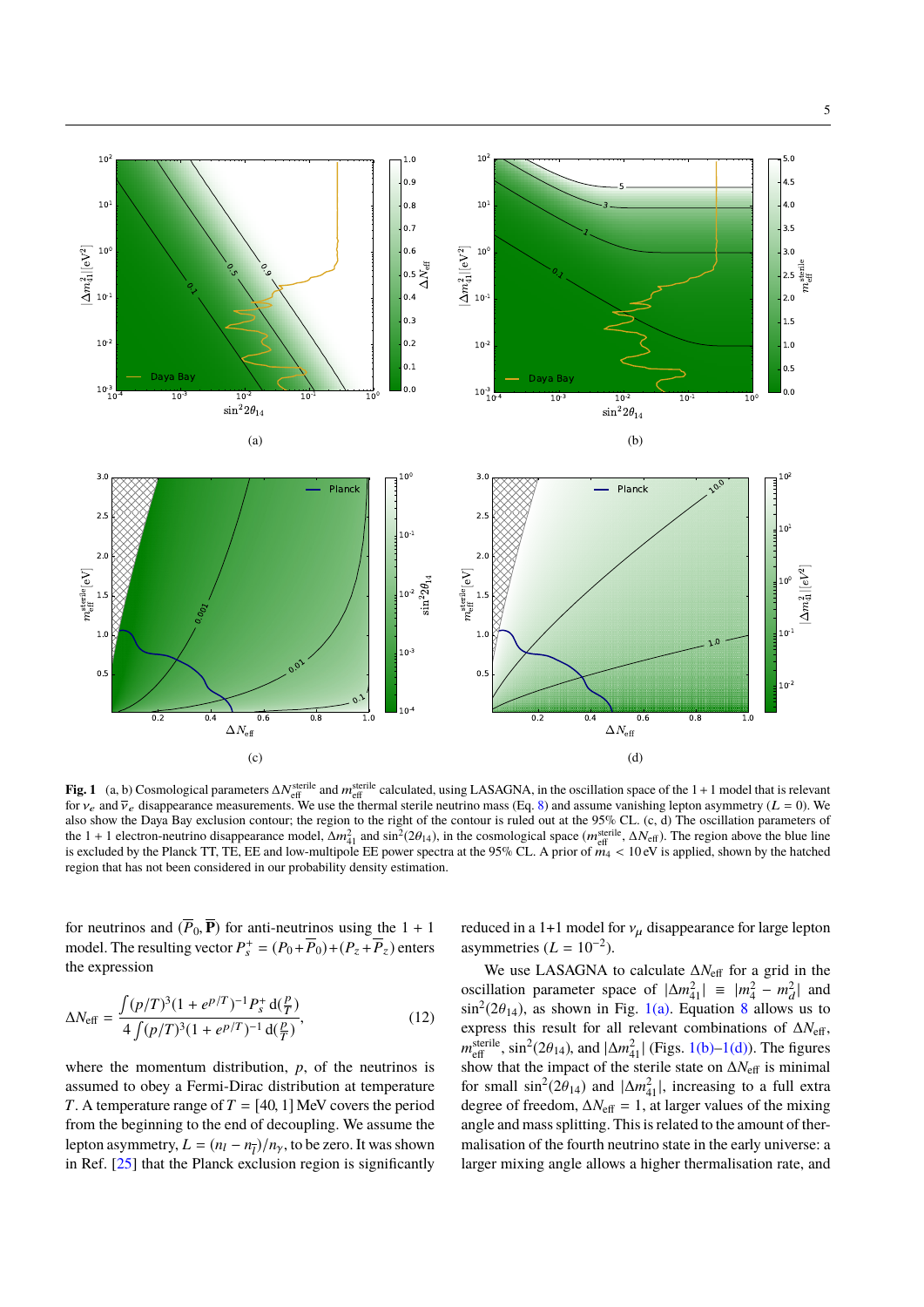<span id="page-5-0"></span>

**Fig. 2** (a) shows, in the neutrino-oscillation parameter space, limits on the electron flavour mixing with the fourth mass state, using a 1 + 1 model. The exclusion region from the Daya Bay oscillation experiment, and the allowed regions from the Neutrino-4 experiment and the reactor anomaly, come from searches for  $\overline{v}_e$  disappearance. The allowed region from the gallium anomaly comes from a search for  $v_e$  disappearance. For the Daya Bay line, everything to the right is ruled out at 95% CL. The solid blue line labeled 'Planck' shows the exclusion using the Planck TT, TE, EE and low-multipole EE power spectra, using Eq. [8](#page-3-0) to relate  $m_{\text{eff}}^{\text{sterile}}$  to  $m_4$ , with the region to the right ruled out at 95% CL. The dashed blue line shows the impact of further including CMB and BAO data into the Planck limit, again using Eq. [8.](#page-3-0) The dashed grey line illustrates the impact on the Planck limit (the solid blue) of using the mean momentum approximation (MMA). Graph (b) shows the same set of limits (minus the MMA line) in the cosmological parameter space. The Neutrino-4 and gallium-anomaly lines are no longer visible as they are compressed up along the  $\Delta N_{\text{eff}} = 1$  axis. The hatched region corresponds to the prior of  $m_4 < 10 \text{ eV}$  assumed in the Planck analysis.

a larger effective sterile neutrino mass (corresponding to a larger mass splitting) increases the temperature at which the thermalisation occurs. More explanation of this can be found in Refs. [\[18,](#page-7-11) [62\]](#page-8-36).

In Fig.  $2(a)$  we express the Planck exclusion limit in the parameter space  $(\sin^2(2\theta_{14}), |\Delta m_{41}^2|)$  and overlay the limit<br>from Dave Bay, and the allowed regions from Neutrino from Daya Bay, and the allowed regions from Neutrino-4 and the gallium and reactor anomalies. The equivalent contours translated into the cosmological parameter space  $(m_{\text{eff}}^{\text{sterile}}, \Delta N_{\text{eff}})$  are shown in Fig. [2\(b\).](#page-5-1) In both figures, we show the Planck limit with and without the BAO and CMB show the Planck limit with and without the BAO and CMB lensing data.

The limits obtained using the Planck data with and without the BAO and CMB lensing data are strongly constraining in both parameter spaces in the region above  $|\Delta m_{41}^2|^2$  ≈ 0.1 eV<sup>2</sup> and  $m_{\text{eff}}^{\text{sterile}} \approx 0.2 \text{ eV}$ , and exclude the allowed regions from the Neutrino 4 experiment, and from the gallium and from the Neutrino-4 experiment, and from the gallium and reactor anomalies. The Daya Bay experiment is sensitive to the regions of low  $|\Delta m_{41}^2|$  and  $m_{\text{eff}}^{\text{sterile}}$ , where the cosmological data are less constraining.

# **7 Electron neutrino appearance in a 3** + **1 model**

When considering  $\sin^2(2\theta_{\mu e})$ , both mixing angles  $\theta_{14}$  and  $\theta_{24}$ , must be allowed to be non-zero to allow both  $y_1$  and  $y_2$ .  $\theta_{24}$  must be allowed to be non-zero to allow both  $v_e$  and  $v_u$ flavours to mix into the  $v_4$  state, and so we work in the  $3 + 1$ model with one sterile and three active neutrino flavours,

<span id="page-5-1"></span>albeit setting  $\theta_{34} = 0$ . This model can be solved exactly [\[30\]](#page-8-4) but working with the full momentum dependence of the quantum kinetic equations is computationally very intensive. Hence, we use the mean momentum approximation (MMA) following the prescription of Ref. [\[27\]](#page-8-3) summarized below.

The neutrino density matrix,

$$
\rho(x, y) = \begin{pmatrix} \rho_{ee} & \rho_{e\mu} & \rho_{e\tau} & \rho_{es} \\ \rho_{\mu e} & \rho_{\mu\mu} & \rho_{\mu\tau} & \rho_{\mu s} \\ \rho_{\tau e} & \rho_{\tau\mu} & \rho_{\tau\tau} & \rho_{\tau s} \\ \rho_{se} & \rho_{s\mu} & \rho_{s\tau} & \rho_{ss} \end{pmatrix},
$$
\n(13)

depends on the mixing angles and mass splittings. It can be written as a function of reduced time,  $x \equiv m/T$ , and reduced momentum,  $y \equiv p/T$ , where *m* is an arbitrary mass scale and *T* is the initial temperature of the thermal, active neutrinos. This matrix is used to calculate ∆*N*eff for any required values of  $\theta_{14}$ ,  $\theta_{24}$  and  $\Delta m_{41}^2$  as

$$
\Delta N_{\text{eff}} = \frac{1}{2} \left( \text{Tr}(\rho) + \text{Tr}(\overline{\rho}) - 6 \right). \tag{14}
$$

The MMA assumes that the momentum dependence of  $\rho(x, y)$ can be factorized out as a Fermi-Dirac distribution,  $\rho(x, y) \rightarrow$  $f_{FD}(y)\rho(x)$ . The equations of motion for the neutrino and anti-neutrino density matrices is then written assuming that all neutrinos have the same momentum,  $\langle y \rangle$ .

We solve the resulting differential equations of motion numerically with an implicit Runge-Kutta algorithm of order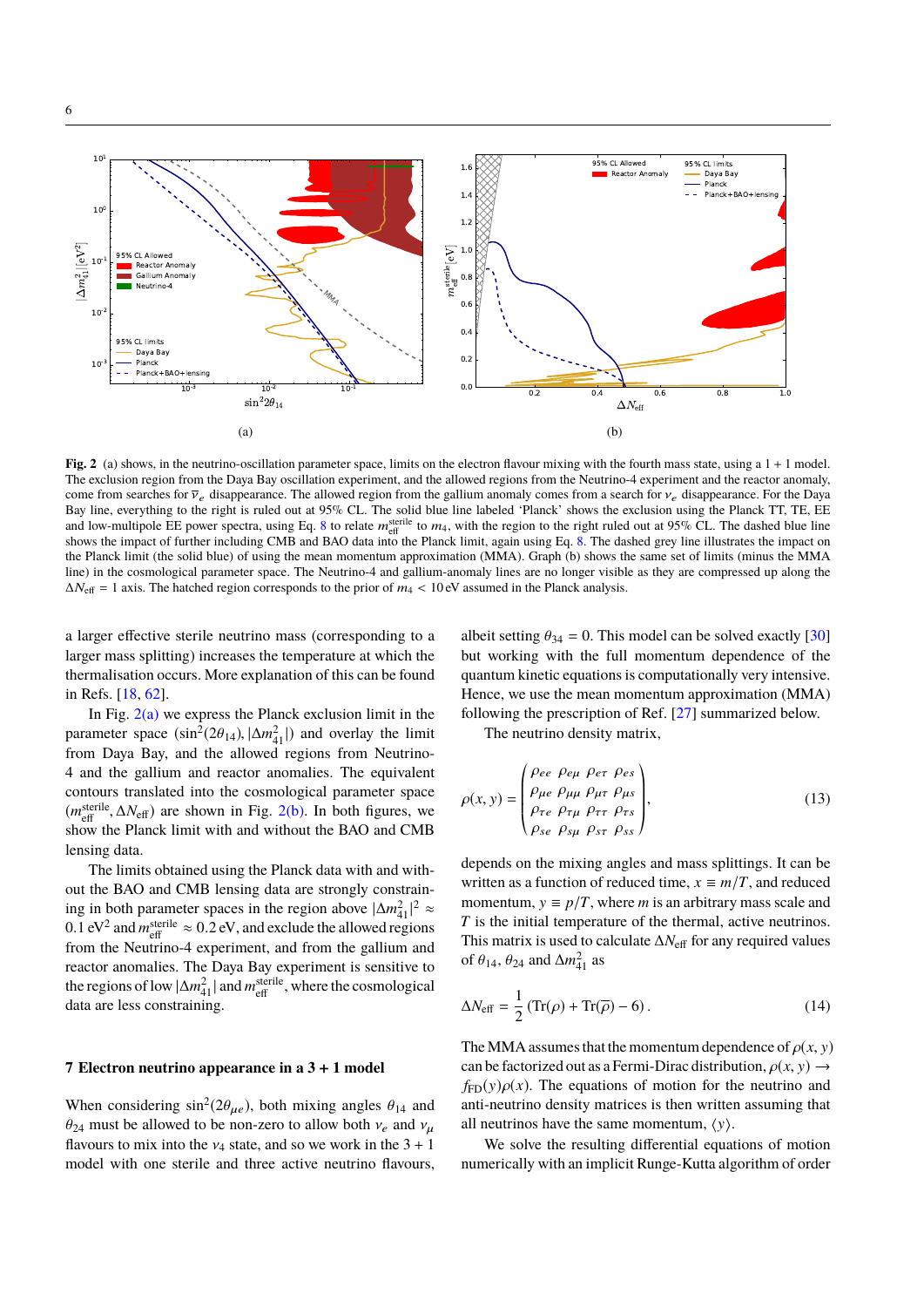

<span id="page-6-0"></span>**Fig. 3** The cosmological parameters (a)  $\Delta N_{\text{eff}}$  and (b)  $m_{\text{eff}}^{\text{sterile}}$  calculated in the oscillation parameter space  $(\Delta m_{41}^2, \sin^2(2\theta_{\mu e}))$  using the mean momentum annoximation as described in the text momentum approximation as described in the text.



<span id="page-6-1"></span>**Fig. 4** Limits on the parameters governing  $v_{\mu} \rightarrow v_e$  appearance in a 3+1 model, shown in the neutrino-oscillation parameter space. Solid regions are the allowed regions from the MiniBooNE and LSND measurements. The light blue line is an exclusion region from the Daya Bay/Bugey/MINOS combined analysis. The dark blue lines show the Planck exclusion region, expressed in this parameter space, with (dashed) and without (solid) the BAO and CMB lensing data included.

5, RADAU5 [\[63\]](#page-8-37), using a publicly available C++ implemen-tation [\[64\]](#page-8-38). To evaluate  $\Delta N_{\text{eff}}$ , we evolve the density matrix from  $T = 100$  MeV to  $T = 1$  MeV. To project the cosmological limits onto the  $\sin^2(2\theta_{\mu e})$  axis, we minimise the value of  $\Delta N$  a 2.3 function of  $\theta_{\mu\nu}$  and  $\theta_{\nu\mu}$  along a contour of constant  $\Delta N_{\text{eff}}$  as a function of  $\theta_{14}$  and  $\theta_{24}$  along a contour of constant  $\sin^2(2\theta_{\mu e})$ ; the derived 95% confidence limits therefore assume the maximum possible thermalisation for a given value of  $\theta_{\mu e}$ . The resulting values of  $\Delta N_{\text{eff}}$  as a function of  $\Delta m_{41}^2$ and  $\sin^2(2\theta_{\mu e})$  are shown in Fig [3.](#page-6-0)

In the region  $|\Delta m_{41}^2| \le |\Delta m_{31}^2|$ , the mass splitting  $\Delta m_{41}^2$  is driving neutrino oscillations at wavelengths similar to those driven by the active-neutrino mass splittings. This is referred to as the degenerate region, and in this region the RADAU5 solver slows down drastically due to the stiffness of the problem when degeneracies are crossed. To mitigate this, we increase the tolerance by a factor of 10 after every 100,000 steps of the algorithm, starting from a default tolerance of 10−10, reaching a maximum tolerance of 10−<sup>4</sup> required for certain parameters to converge quickly.

We evaluate the impact of the MMA by repeating the  $v_e$ disappearance analysis in the  $1 + 1$  model using this approximation. The result of this is shown in Fig  $2(a)$ , illustrating that, under the MMA, the cosmological exclusion contours expressed in the  $(\Delta m_{41}^2, \sin^2(2\theta_{14}))$  parameter space become<br>slightly weaker slightly weaker.

In Figure [4,](#page-6-1) we show the Planck exclusion contours, with and without the BAO and CMB lensing data, in the  $(\Delta m_{41}^2, \sin^2(2\theta_{\mu e}))$  parameter space. We compare this to the limits from the Dava Bay/Burgy/MINOS combination and limits from the Daya Bay/Bugey/MINOS combination, and the allowed regions from the LSND and MiniBooNE  $v_e \rightarrow$  $v_{\mu}$  searches. The Planck exclusion region strongly excludes the entirety of the LSND and MiniBooNE allowed regions. The Daya Bay/Bugey/MINOS combined exclusion region is comparable in its exclusion power to that from the Planck data for mass splittings below  $\Delta m_{41}^2 \approx 5 \times 10^{-2} \text{ eV}^2$  and becomes more constraining below  $\Delta m_{41}^2 \approx 10^{-3} \text{ eV}^2$ .

# **8 Conclusions**

The discovery of a sterile neutrino would have major implications for the field of particle physics. The presence of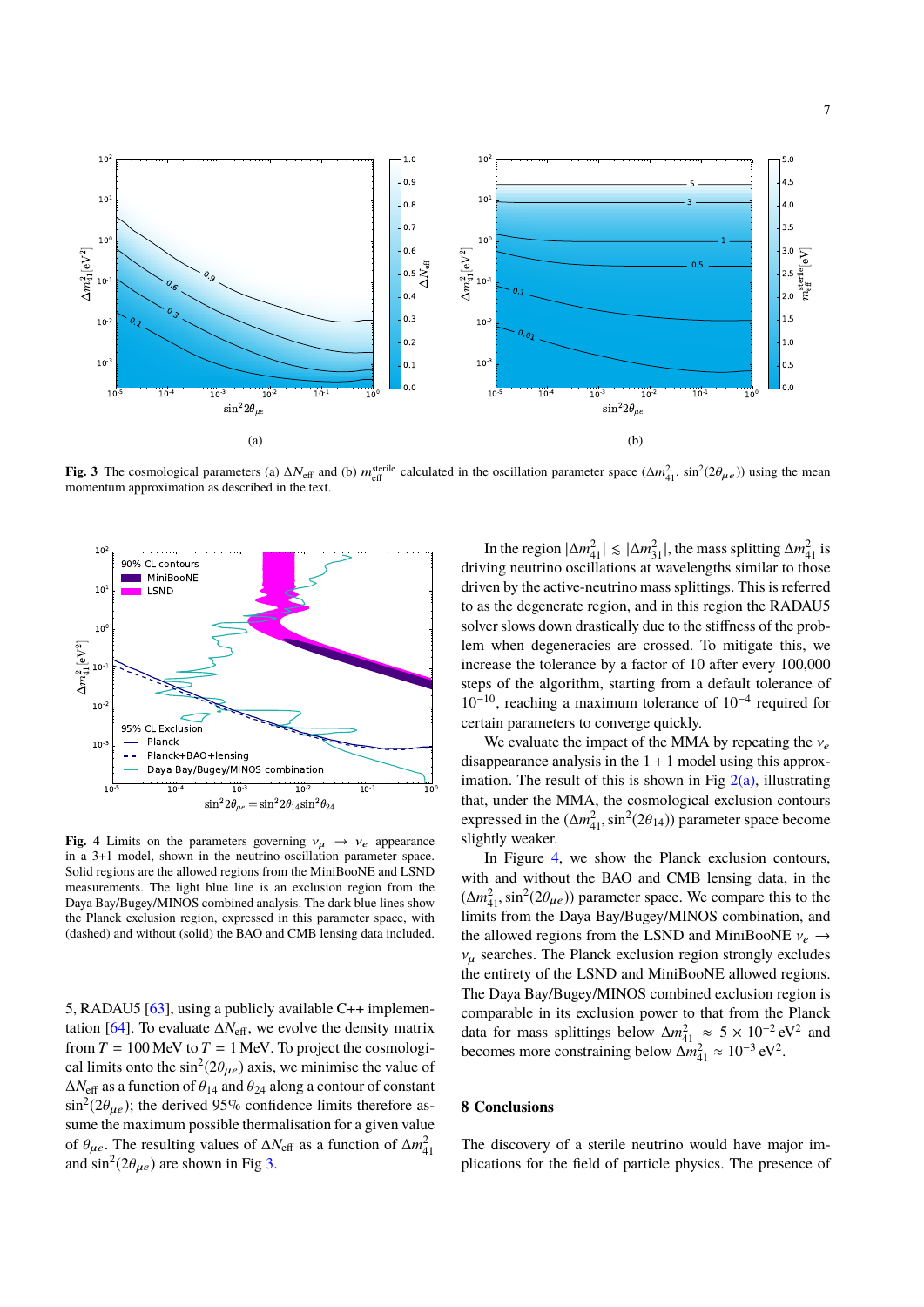both possible observations from neutrino oscillation experiments such as LSND and MiniBooNE, negative results from other oscillation experiments, and negative results from cosmological experiments, have left the field in an ambiguous situation. A particular challenge in drawing conclusions is quantitative comparison of limits from neutrino oscillation data with those from cosmology, due to the different parameter spaces in which measurements from these two sets are expressed.

In this article, we discuss a procedure to convert limits on sterile neutrinos between the  $(|\Delta m_{41}^2|, \theta_{14}, \theta_{24})$  parameter<br>space of neutrino oscillation physics and the  $(m_{\text{eff}}^{\text{sterile}}, \Delta N_{\text{eff}})$ <br>parameter space of cosmology. We use the LASAGNA soft parameter space of cosmology. We use the LASAGNA software package to solve the quantum kinetic equations of neutrinos in the early universe in a  $1 + 1$  model, allowing us to compare the exclusion regions obtained from Planck data with both allowed regions and exclusion regions from  $v_e$ and  $\overline{v}_e$  disappearance searches. In a 3 + 1 model, we use a mean momentum approximation to solve the quantum kinetic equations, allowing us to compare the Planck exclusion with allowed regions and exclusion regions corresponding to  $v_{\mu} \rightarrow v_e$  searches. We find that the Planck data strongly excludes the allowed regions from the Neutrino-4, LSND and MiniBooNE experiments, as well as from the gallium and reactor anomalies. Compared to the Daya Bay exclusion region from  $v_e$  disappearance, Planck is much more constraining above  $|\Delta m_{41}^2| \approx 0.1 \text{ eV}^2$  and  $m_{\text{eff}}^{\text{sterile}} \approx 0.2 \text{ eV}$ , whereas at lower values. Dave Bay provides a more string whereas at lower values, Daya Bay provides a more stringent exclusion on  $\theta_{14}$ . The Planck data provide the strongest exclusion on the  $\theta_{\mu e}$  parameter that describes  $v_{\mu} \rightarrow v_e$  apexclusion on the  $\theta_{\mu e}$  parameter that describes  $v_{\mu} \rightarrow v_{e}$  appearance above  $\Delta m_{41}^2 \approx 5 \times 10^{-2} \text{ eV}^2$ ; below this value, the Daya Bay/Bugey/MINOS combination becomes comparable in terms of its exclusion power.

Experimental and theoretical efforts are ongoing to relieve the tension between positive signals from appearance experiments and the strong exclusions from disappearance measurements and cosmology. Appearance experiments such as MicroBooNE [\[65\]](#page-8-39) and the SBN programme [\[66\]](#page-8-40) have the potential to rule out or confirm the previous appearance signals. Theoretical work on the cosmological side has to limit thermalisation of the sterile neutrino state in order to maintain  $N_{\text{eff}} \approx 3$ . Examples include the introduction of new interactions for the sterile neutrino  $[67-70]$  $[67-70]$ , a large leptonantilepton asymmetry in the early universe [\[71–](#page-8-43)[73\]](#page-8-44), and the introduction of reheating at low temperatures [\[74–](#page-8-45)[76\]](#page-8-46).

**Acknowledgements** We are grateful to Thomas Tram (ICG Portsmouth) for help in running the LASAGNA code. We thank Joe Zuntz and Richard Battye (Manchester), and Steen Hannestad (Aarhus) for helpful discussions. This work has been supported by the Science and Technology Facilities Council, part of UK Research and Innovation, the Royal Society, and the European Research Council. Participation of one of the authors (P.G.) has been funded from the European Union's Horizon 2020 research and innovation programme under the Marie Skłodowska-Curie grant agreement no. 752309.

## **References**

- <span id="page-7-0"></span>1. A. Aguilar *et al.* [LSND Collaboration], Phys. Rev. **D64**, 112007 (2001).
- <span id="page-7-1"></span>2. A. A. Aguilar-Arevalo *et al.* [MiniBooNE Collaboration], Phys. Rev. Lett. **121**, 221801 (2018).
- <span id="page-7-2"></span>3. A. P. Serebrov *et al.* [NEUTRINO-4 Collaboration], Pisma Zh. Eksp. Teor. Fiz. **109**, 209 (2019), [JETP Lett.109, no.4, 213 (2019)].
- <span id="page-7-3"></span>4. M. A. Acero, C. Giunti, and M. Laveder, Phys. Rev. **D78**, 073009 (2008).
- <span id="page-7-4"></span>5. G. Mention, M. Fechner, T. Lasserre, T. A. Mueller, D. Lhuillier, M. Cribier, and A. Letourneau, Phys. Rev. **D83**, 073006 (2011).
- <span id="page-7-5"></span>6. S. Schael *et al.* [SLD Electroweak Group, DELPHI, ALEPH, SLD, SLD Heavy Flavour Group, OPAL, LEP Electroweak Working Group, L3], Physics Reports **427**, 257 (2006).
- <span id="page-7-6"></span>7. B. Pontecorvo, Sov. Phys. JETP **26**, 984 (1968).
- 8. V. N. Gribov and B. Pontecorvo, Phys. Lett. **B28**, 493 (1969).
- <span id="page-7-7"></span>9. Z. Maki, M. Nakagawa, and S. Sakata, Prog. Theor. Phys. **28**, 870 (1962).
- <span id="page-7-8"></span>10. N. Aghanim *et al.* [Planck Collaboration] (2018), Planck 2018 results. VI. Cosmological parameters, [\[1807.06209\]](http://arxiv.org/abs/1807.06209).
- <span id="page-7-9"></span>11. P. Adamson *et al.* [MINOS Collaboration], Phys. Rev. Lett. **117**, 151803 (2016).
- 12. P. Adamson *et al.* [MINOS+ Collaboration], Phys. Rev. Lett. **122**, 091803 (2019).
- <span id="page-7-14"></span>13. F. P. An *et al.* [Daya Bay Collaboration], Phys. Rev. Lett. **117**, 151802 (2016).
- <span id="page-7-15"></span>14. P. Adamson *et al.* [Daya Bay and MINOS Collaborations], Phys. Rev. Lett. **117**, 151801 (2016).
- 15. M. G. Aartsen *et al.* [IceCube Collaboration], Phys. Rev. Lett. **117**, 071801 (2016).
- 16. M. G. Aartsen *et al.* [IceCube Collaboration], Phys. Rev. **D95**, 112002 (2017).
- <span id="page-7-10"></span>17. Y. J. Ko *et al.* [NEOS Collaboration], Phys. Rev. Lett. **118**, 121802 (2017).
- <span id="page-7-11"></span>18. I. T. Steen Hannestad and T. Tram, J. Cosmol. Astropart. P. **2012**, 025 (2012).
- 19. S. Gariazzo, C. Giunti, and M. Laveder, J. High Energ. Phys. **2013**, 211 (2013).
- 20. J. Bergström, M. Gonzalez-Garcia, V. Niro, and J. Salvado, J. High Energ. Phys. **2014**, 104 (2014).
- <span id="page-7-12"></span>21. S. Hannestad, R. S. Hansen, T. Tram, and Y. Y. Wong, J. Cosmol. Astropart. P. **2015**, 019 (2015).
- <span id="page-7-13"></span>22. C. Giunti and T. Lasserre, Annu. Rev. Nucl. Part. S. **69**, 163 (2019).